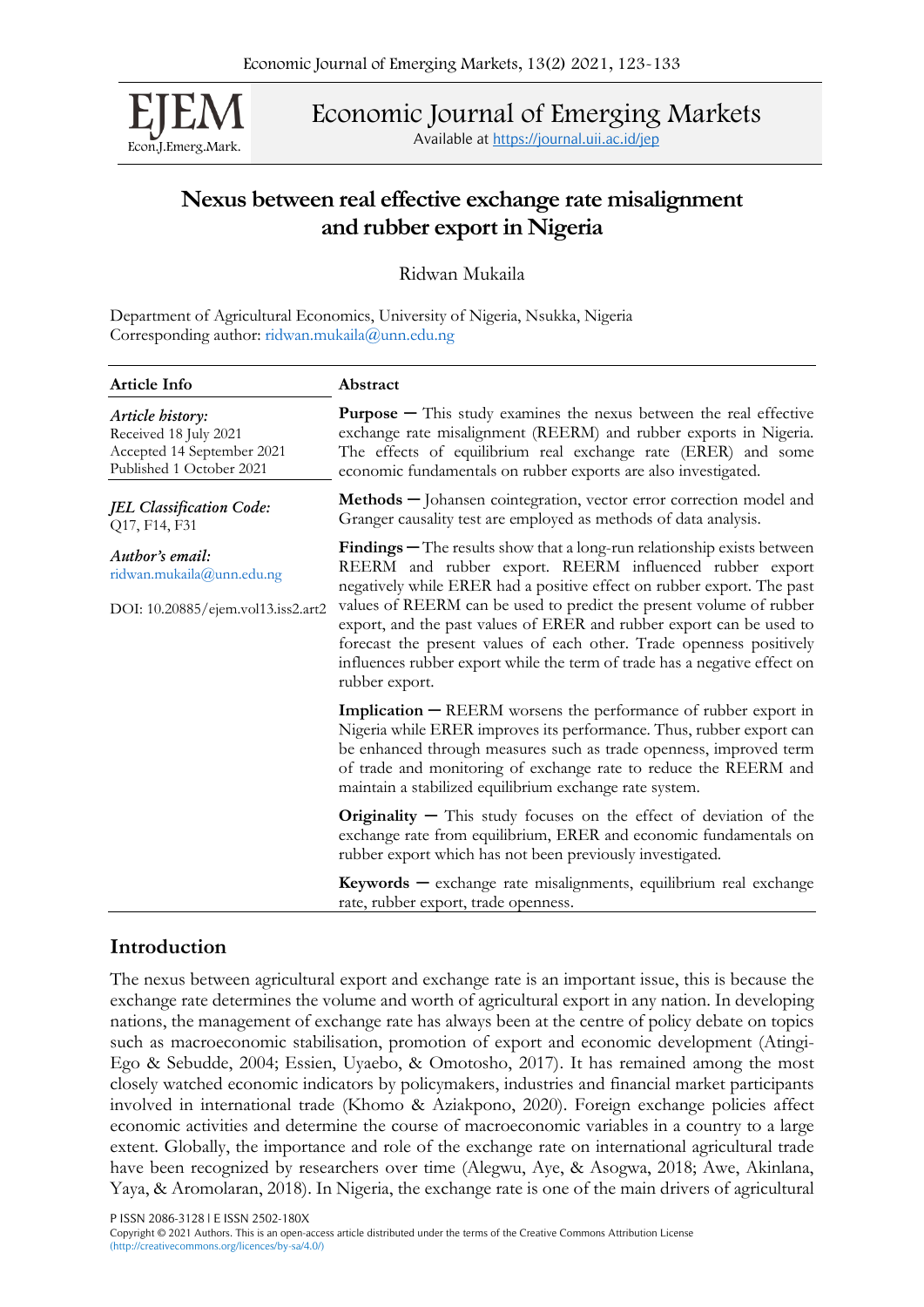export levels and economic strength. Its role in the scale of trade cannot be overemphasised because it influences export and import, reduces income purchasing power and influences other income factors (Güzel & Arslan, 2019; Nwachukwu, Adebayo, Shettima, Anigwe, & Udechukwu-Peterclaver, 2016).

The real effective exchange rate (REER) has traditionally performed a major role in economic growth and monetary policy in Nigeria due to its key impact on the country's international trade. For this purpose, the Central Bank of Nigeria had engaged in fixed and flexible exchange rate adjustment policies on several occasions for the attainment of its stability (Ajao & Igbekoyi, 2013). The REER is a measure of competitiveness in international trade and a major macroeconomic relative price. It determined the volume of the export sector globally and performs a vital role in spending and production resource allocation behaviour in the economy. It is as a result of these roles that the International Monetary Fund (IMF) encouraged developing and emerging economies to maintain their REER close to its equilibrium. Maintaining the REER around its equilibrium will also prevent a nation from banking and currencies crisis. Thus, effective exchange rate management requires that policymakers understand a vital reference value known as equilibrium real exchange rate (ERER) (Ali, Ajibola, Omotosho, Adetoba, & Adeleke, 2015).

The ERER is the value of REER consistent with the simultaneous attainment of both external and internal equilibrium (Essien et al., 2017). The deviation of actual REER from its equilibrium values is the real effective exchange rate misalignment. Misalignment in REER could either be overvalued or undervalued, any of these have implications on the trade and economy of a nation as a whole. The failure of REER to perform the role of allocative and provide adequate signals to direct resource allocation resulted in REERM (Edwards, 1988). There are at least two possible ways through which REERM might affect economic growth. Firstly, they could affect both foreign and domestic investment which further affects the accumulation of capital. On the other hand, REERM could influence the tradable sector and its competitiveness in the global market (Razin & Collins, 1997). Thus, the real exchange rate misalignment creates serious distortions and affects several sectors of an economy negatively. For instance, exchange rate misalignments in the form of overvalued domestic currency serve as a tax on prices of traded commodities globally, especially the developing countries which export primary products.

African countries are known for the production and exportation of primary goods which has performed a crucial role in Africa economy (Alegwu et al., 2018). Thus, the most important single activity for African nations is still the agricultural sector (Amoro & Shen, 2013). Agriculture serves as a major engine for the growing economy in middle-income countries (Güzel & Akin, 2021). The role of agricultural commodity trade in developing Africa's economy is prominent as a supplier of raw materials to many western countries (Nwachukwu et al., 2016). In Nigeria, the role of the agricultural sector is very vital as it employs over 70 per cent of the labour force and contributes significantly to the GDP (Obetta, Achike, Mukaila, & Taru, 2020). Prior to the oil discovery in Nigeria in the 1960s, rubber is one of the major cash crops in the country which was exported to others countries and served as means of foreign exchange rate earnings. In the 1960s and early 1970s, it contributed immensely to the Gross Domestic Product of Nigeria in conjunction with other cash crops such as cocoa, oil palm and groundnut. Agricultural sector contributions to GDP in Nigeria have reduced due to a decline in agricultural exports as a result of crude oil export which replaced agricultural exports. Though, recently, the country is striving to diversify its economy back to agriculture and finding ways of improving and transforming the agricultural sector. To achieve effective economic diversification, improve and transform the agricultural sector, effective management of the exchange rate is needed. This is because an effective exchange rate will play a competitive role for agricultural export in the world market. The extent to which maintaining the exchange rate at its equilibrium value and how exchange rate misalignments affect agricultural export has not gained much attention, especially in Nigeria.

Most studies on the nexus between exchange rate and agricultural export concentrated on the exchange rate volatility without examining the effect of maintaining the REER at equilibrium and its departure from equilibrium value on the agricultural export performance (e.g., A. Adaramola, 2016; Alegwu et al., 2018; Gatawa & A., 2017; Huchet-Bourdon & Korinek, 2011).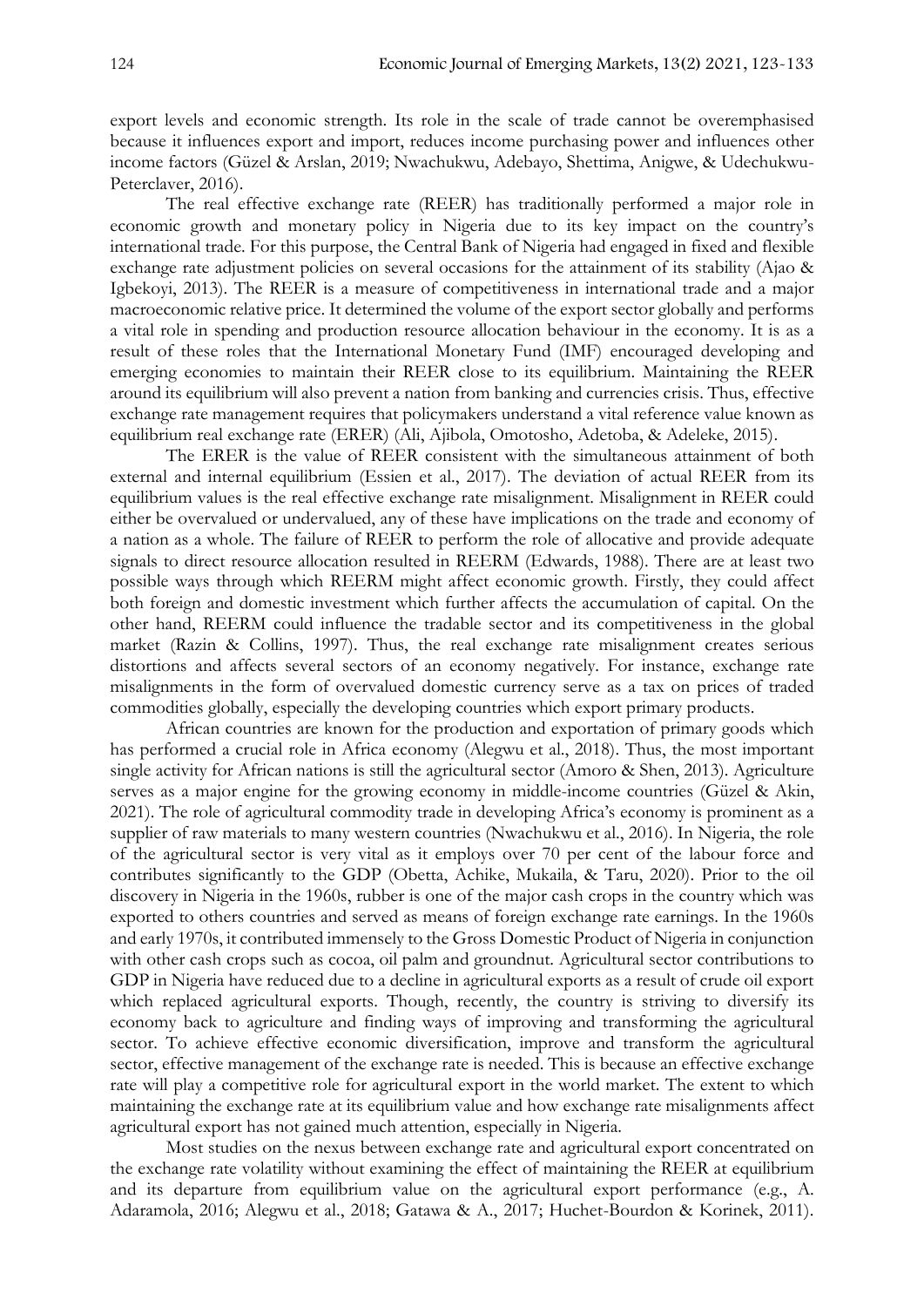Also, past studies on ERER and REERM did not investigate its effect on agricultural trade performance (e.g., Barbosa, Jayme, & Missio, 2018; Elbadawi, Kaltani, & Soto, 2012; Essien et al., 2017; Gan, Ward, Ting, & Cohen, 2013; Khomo & Aziakpono, 2020; Libman, 2018; Mahraddika, 2020; Nouira & Sekkat, 2015; Nwachukwu et al., 2016; Palić, Dumičić, & Šprajaček, 2014; Saadaoui, Mazier, & Aflouk, 2013; Udah & Ite, 2016)

Alegwu et al. (2018) investigated the effects of exchange rate fluctuation or volatility on agricultural export in Nigeria using the vector error correction model (VECM). The study revealed that exchange rate volatility affected agricultural exports negatively. Gatawa and Mahmud (2017) also examined the effect of exchange rate volatility on crop export using GARCH and ARDL. They also reported that the exchange rate volatility hurt crop export volume. In the same vein, Adaramola (2016) examined the effect of the volatility of the exchange rate on Nigeria agricultural export. This study used the GARCH, ARCH, error correction model, co-integration and Johansen Multivariate as methods of data analysis. The study revealed that the exchange rate was volatile and had a positive effect on trade. Huchet-Bourdon and Korinek (2011) also examined the effect of exchange rate volatility on trade flows in the United States, China and the Eurozone in the manufacturing and mining sector and agricultural sector. They found that currency volatility affected the trade flows in the sectors investigated in the countries.

Khomo and Aziakpono (2020) examined the level of South African exchange rate misalignment following the behavioural equilibrium exchange rate (BEER) approach. They employed a cointegration technique and a Markov regime-switching method. They discovered that the South Africa exchange rate was misaligned. Essien et al. (2017) and Nwachukwu et al. (2016) also used the BEER to compute the ERER and REERM in Nigeria. The study revealed that Nigeria exchange rate was misaligned with episodes of undervaluation and overvaluation. Saadaoui et al. (2013) identified the drivers of exchange rate misalignment using the fundamental equilibrium exchange rate approach. Their study revealed that regional specialization, trade openness and financial openness are the drivers of misalignment of the exchange. The reviewed literature revealed that the past studies did not examine either the effect of REERM or ERER on agricultural export. There is thus a need to compute the ERER and REERM and examined their effect on agricultural export performance in Nigeria using rubber export as a case study.

Upon this background, this study was poised to compute the ERER and REERM, and investigate their effect on the performance of rubber export in Nigeria. The effect of some economic fundamental variables, such as trade openness, term of trade, capital inflows and government expenditure on rubber export were also investigated. The effects they have on agricultural export can transpose to other tradeable sectors of the economy. Also, the effects they have on Nigeria agricultural export performance can be related to other developing countries and emerging markets that are homogenous and engaged in exporting primary produce.

The organization of this paper is as follows: The next section explained the methodology used which includes a brief description of the study area, data source, econometric procedures, and model specifications. Section 3 presents the results and discussion of the study. The last section draws conclusions and policy implications.

## Methods

The study was carried out in Nigeria. Nigeria is Africa's most populous nation with a population of over 202 million and a total area of 923.768km<sup>2</sup> landmass (World Bank, 2019). The majority of the population engaged in agricultural activities. Rubber is one of the cash crops grown and exported in Nigeria.

This study employed annual time-series secondary data covering 1980-2019 (that is thirtynine years). The data on rubber exports and REER were sourced from the Food and Agriculture Organization and the International Financial Statistics database of IMF, respectively. Data on trade openness index, capital inflows, term of trade and government expenditure were sourced from the World Bank database. All the series were transformed into natural logarithms to stabilize the variance of the series.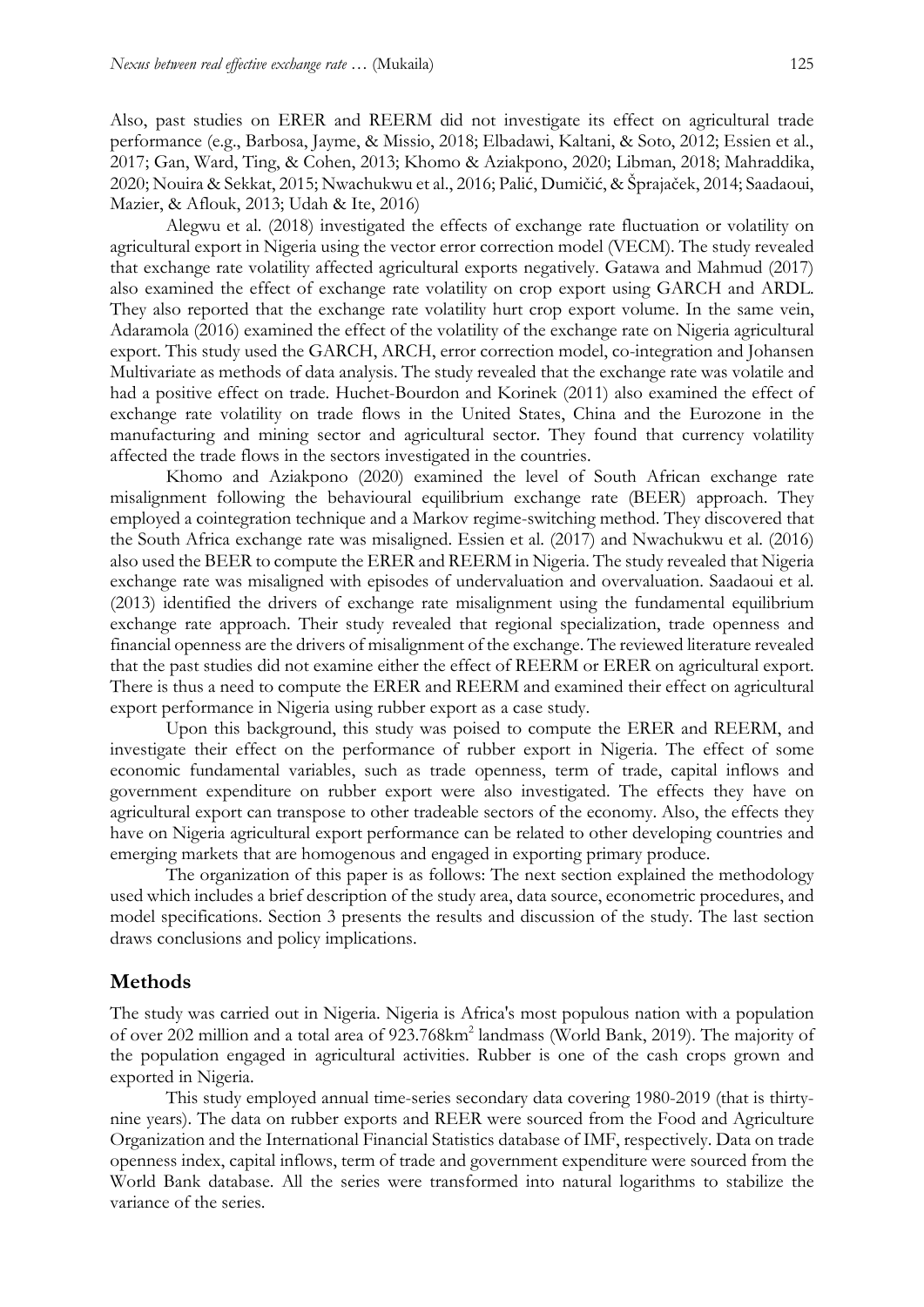#### Estimation of The Equilibrium Real Exchange Rate and Exchange Rate Misalignment

To model the ERER, the study was based on the BEER approach. This model was enunciated by Edwards (1988), also used by Gan et al. (2013), Montiel (1997), and Khomo and Aziakpono (2020). This model was used because it is most appropriate and widely used in developing nations. It involves the use of some economic fundamental variables, such as trade openness, government expenditure, capital inflows and terms of trade, affecting the ERER to model the equilibrium path of the exchange rate. To estimate a reduced form REER, the economic fundamentals were regressed against the REER. Before estimation of the reduced form REER, the study computed long-run sustainable or normal values for the economic fundamentals by decomposing the fundamental variables into transitory and permanent components.

The reduced form REER is thus specified as:

$$
REER = a + \beta_1 TOP + \beta_2TOT + \beta_3 FLOWS + \beta_4 GE + \varepsilon_t
$$
\n(1)

Where TOP is trade openness, TOT is the term of trade, FLOWS is capital inflows, GE is government expenditure,  $\beta_1$  to  $\beta_4$  are their corresponding coefficients and  $\varepsilon_t$  is the error term.

The permanent components of the fundamental variables and the estimated regression coefficients,  $\beta_i$ , were used to construct the equilibrium path for the REER. Thus,

$$
ERER = \beta_i x p_{it} \tag{2}
$$

Where  $\beta_i$  are the coefficient of the fundamental variables and  $xp_{it}$  is the permanent component of the economic fundamentals.

After the estimation of the ERER, the real effective exchange rate misalignment was estimated which is the difference, at any moment in time, between the ERER and the actual REER.

#### $REERM = ERER - REER$  (3)

If ERER is greater than REER, it implies currency overvaluation; On the other hand, if ERER is less than REER, the currency is undervalued. In another word, a positive value of REERM implies overvaluation of the exchange rate while a negative REERM implies undervaluation of the exchange rate. A zero value of REERM implies that the exchange rate is at equilibrium.

## Description of The Economic Fundamental Variables

Government expenditure measured the national expenditure within a year and serves as a proxy for demand pressure in an economy. It, however, contains a higher non-tradable component than the total domestic spending. Thus, an increase in government spending will exert an increase in non-tradable prices and result in real exchange rate appreciation (Edwards, 1989). When government spending is channelled to tradable imports such as capital equipment, it would result in exchange rate depreciation (Goldfajn & Valdés, 1999).

Term of trade is the price of a country's exports relative to imports. It has effects on real effective exchange rates due to substitution effects and income. An increase in income due to improved terms of trade result in high non-tradable demand which causes REER appreciation. Meanwhile, if the substitution effect is higher than the income effect, there would be a depreciation of REER (Edwards, 1989).

Trade openness reflects trade liberation. This is because it measures the level at which a nation is connected to the world. It is calculated by adding a country's total export plus import and divide by the GDP. The extent of trade openness affects the REER, volume and price of export and imports (Khomo & Aziakpono, 2020). The effect of trade openness on the REER depends on export and import volume. When the substitute effect is greater than the income effect, under the assumption that non-tradable and tradable are substitutes, the REER will have a positive relationship with trade openness (Edwards, 1989). Thus, an increase in trade openness will increase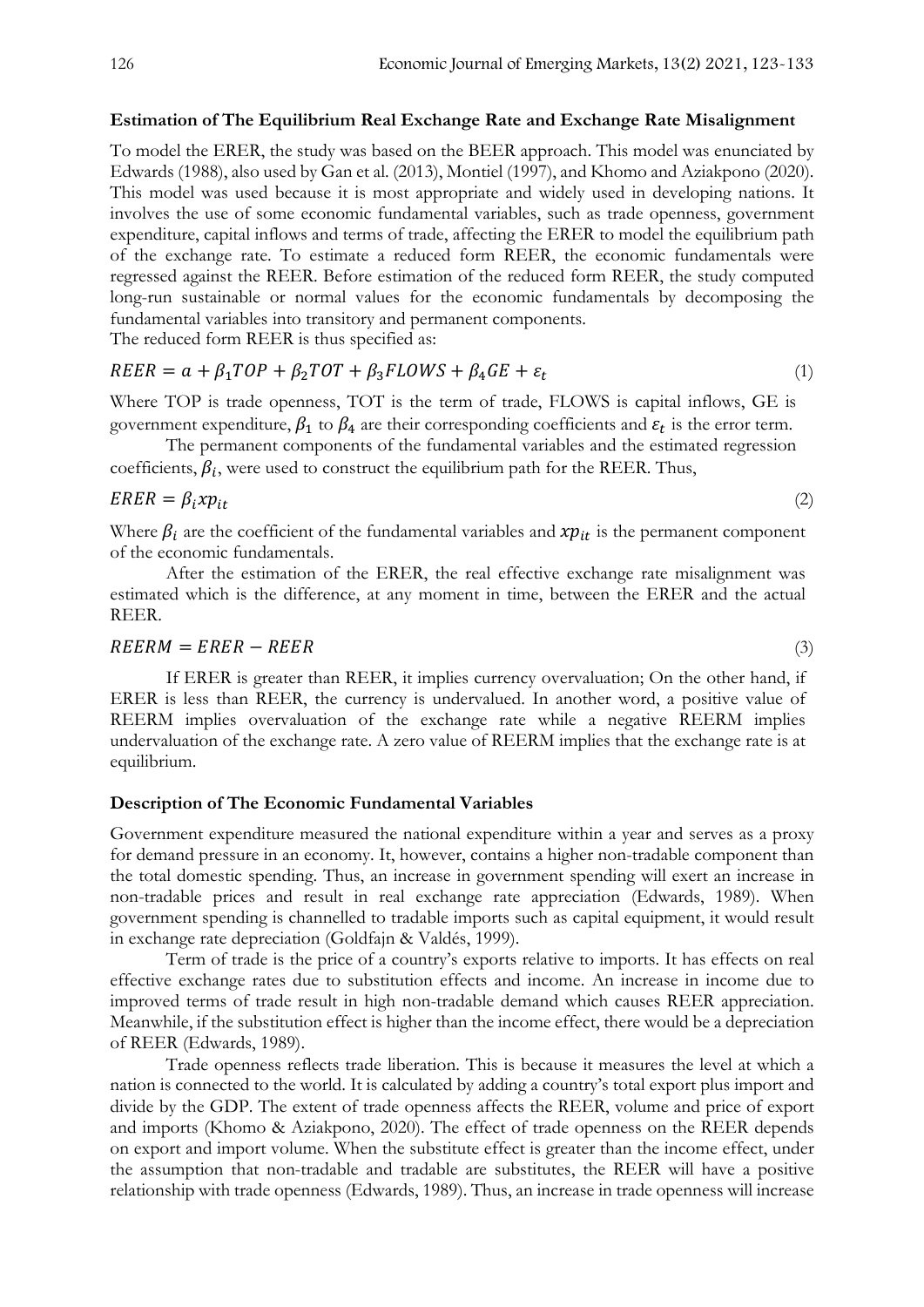tradable goods demand which will, in turn, require depreciation of exchange rate to shift the demand from tradeable goods to non-tradable goods.

The capital inflow to a country reflects the nation's external position. A continuous increase in capital inflows will improve the nation's net capital position which will, in turn, appreciate the exchange rate over time.

#### Econometric Procedures

A stationary series is a key term in analysing a time series (Ahmed, Rostam, & Mohammed, 2020). Before using time-series data, it is necessary to ascertain the level of stationarity of the series to employ an appropriate analysis model and to avoid spurious regression. This would also allow us to understand the order of integration, behaviour, and nature of the series. The Augmented Dickey-Fuller (ADF) and Philips-Perron tests were, therefore, used to test the stationarity of the variables. Philips-Perron was used to confirm and supplement the results of the ADF test because the ADF test may not identify non-stationary when there is a structural break in the series (Perron, 2006).

After ascertaining the unit root property of the series, the study proceeded to test for the long-run relationships among the variables. Based on the unit root property of the series which revealed that the series are integration of order 1, the Johansen cointegration test was employed. This was because the Johansen cointegration test can effectively test for the existence of long-run relationships among variables of the same order. The appropriate lag length was selected based on the Schwarz information criterion (SIC) and the Akaike information criterion (AIC). The criterion for lag length selection was AIC because it has the least value. Due to the nature of series, annual time series, to avoid losing the degree of freedom, the maximum lag length selected was 2. Wooldridge (2013) stated that annual time series have a small lag typically between 1 and 2 not to lose degree of freedom. The final lag length selected was 1 because it has the least AIC value.

#### Vector Error Correction Model (VECM)

To estimate the causal effect and the time it will take rubber export to converge to its equilibrium value as a result of shocks to the system, the vector error correction equation was employed. VECM was used because the series indicate the existence of a long-run relationship. This was specified for the case of a cointegration relationship among the variables, i.e., rubber export, ERER, REER, government expenditure, trade openness, term of trade and capital inflow:

$$
\Delta IRE_{t} = \alpha_{1} + \sum_{i=1}^{p} \beta_{i} \Delta IRE_{t-1} + \sum_{i=1}^{p} y_{i} \Delta IREERM_{t-1} + \sum_{i=1}^{p} \theta_{i} \Delta ITOT_{t-1} + \sum_{i=1}^{p} \delta_{i} \Delta ITOP_{t-1} + \sum_{i=1}^{p} \phi_{i} \Delta IFLOW_{t-1} + \sum_{i=1}^{p} \vartheta_{i} \Delta IGE_{t-1} + \sum_{i=1}^{p} y_{i} \Delta IERER_{t-1} + \varphi_{1} \mu_{t-i} + \varepsilon_{1t}
$$
\n(4)

Where RE is rubber export,  $\Delta$  is difference operator, *l* is *the* natural logarithm,  $\varphi_i$  is the speed of adjustment,  $\mu_{t-i}$  is the error correction term,  $\varepsilon_{1t}$  and  $\varepsilon_{2t}$  are the error or random term. Other variables as previously defined

#### Granger Causality Test

Granger (1969) proposed the Granger causality test to examine the causal relationships between variables and to know the direction of causality. This has been widely accepted and used by financial analysts and economists to test plausible economic relationships between variables (Awe et al., 2018). Variable Y is Granger causing X if Y can predict X using all available information. On the other hand, variable X granger cause Y if the past and current values of X facilitate the prediction of Y when used with the past value of Y as compared with when only past values of Y are used (Granger, 1969).

To explore the causality between REERM and rubber export, and ERER and rubber export, the bivariate Granger causality test was used. It further provides the direction of causality between REERM and rubber export, ERER and rubber export. The study employed the bivariate Granger causality test to capture the major variables of interest. The Granger causality between rubber export and REERM was specified as: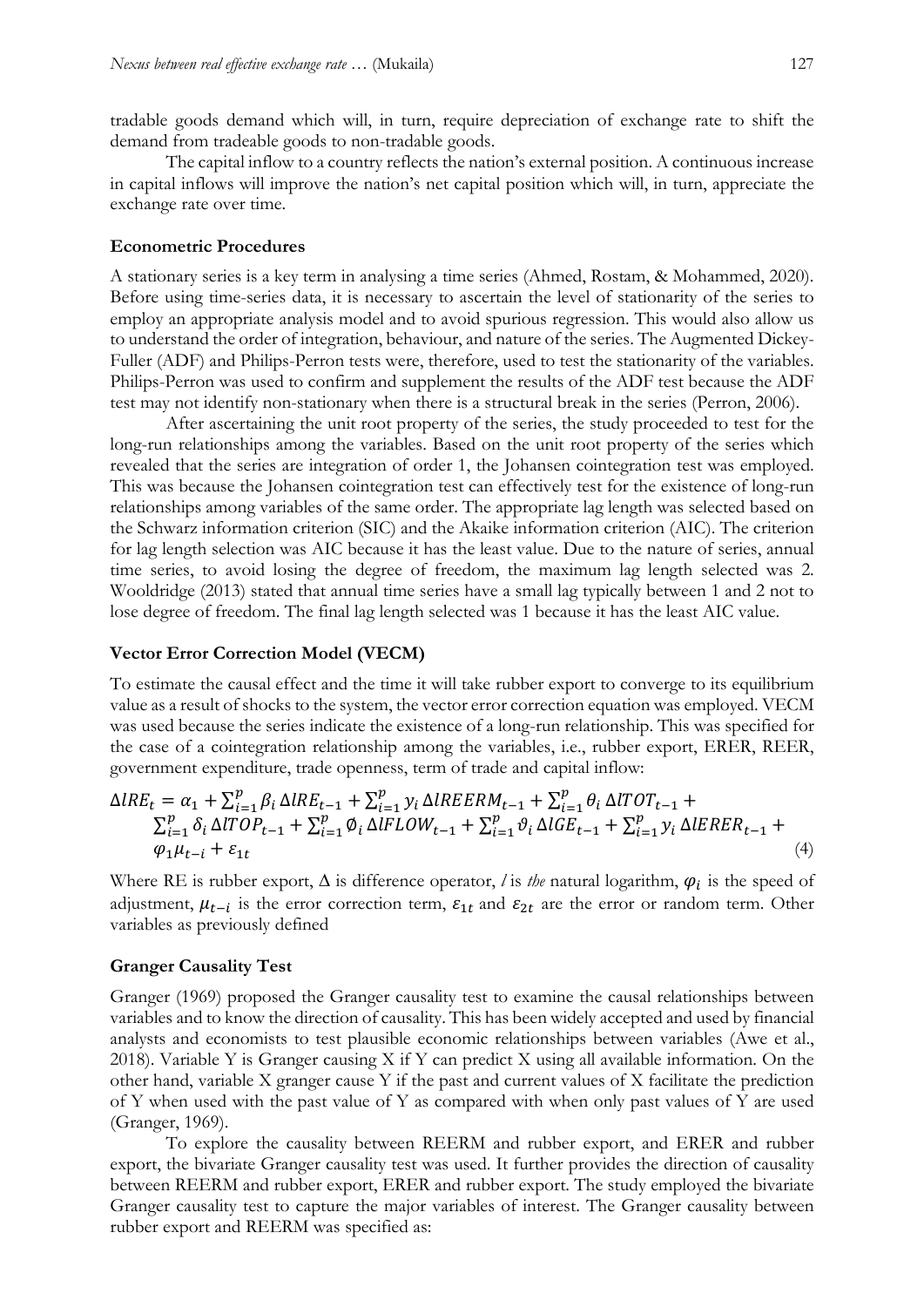$$
\Delta l \left(RE\right)_t = \alpha_1 + \sum_{i=1}^n \beta_i \Delta l (RE)_{t-i} + \sum_{i=1}^m \delta_j \Delta l (REERM)_{t-j} + r_1 (EC_1)_{t-1} + \varepsilon_t \tag{5}
$$

$$
\Delta I(REERM)_{t} = \alpha_{2} + \sum_{i=1}^{n} c_{i} \Delta I(REERM)_{t-i} + \sum_{i=1}^{m} g_{j} \Delta I (RE)_{t-j} + r_{2}(EC_{2})_{t-1} + \mu_{t}
$$
 (6)

The Granger causality between rubber export and ERER was specified as:

$$
\Delta l \left(RE\right)_t = \alpha_1 + \sum_{i=1}^n \beta_i \Delta l (RE)_{t-i} + \sum_{i=1}^m \delta_j \Delta l (ERER)_{t-j} + r_1 (EC_1)_{t-1} + \varepsilon_t \tag{7}
$$

$$
\Delta I(ERER)_t = \alpha_2 + \sum_{i=1}^n c_i \Delta I(ERER)_{t-i} + \sum_{i=1}^m g_j \Delta I_n (RE)_{t-j} + r_2 (EC_2)_{t-1} + \mu_t \tag{8}
$$

Where  $\alpha_1$  and  $\alpha_2$  are intercept,  $\beta_i,$   $\delta_i,$   $g_i,$  and  $c_i$  are coefficient,  $(EC_1)_{t-1}$  and  $(EC_2)_{t-1}$  are error correction terms that represent the lag residuals from the co-integration equations, *n* and *m* are numbers of lag lengths chosen by AIC, and  $\varepsilon_t$  and  $\mu_t$  are error term. Other variables as previously defined.

## Results and Discussion

Table 1 presents the results of Augmented Dickey-Fuller and Philips-Perron tests used to examine the unit root properties of the series. As shown from the result, all the variables included in the model were not stationary at their level form, but the series became stationary after the first difference. These suggest that the variables (rubber export, ERER, REER, REERM, government expenditure, trade openness, term of trade and capital inflows) are integrated of order one, that is I(1). To investigate the long-run relationship among these variables of the same order, the Johansen cointegration test became appropriate for these variables.

| Variables    | Augmented Dickey-Fuller |                  | Philips-Perron |                         |
|--------------|-------------------------|------------------|----------------|-------------------------|
|              | Level                   | First Difference | Level          | <b>First Difference</b> |
| RE           | $-2.165$                | $-6.753***$      | $-2.257$       | $-6.754***$             |
|              | (0.222)                 | (0.000)          | (0.190)        | (0.000)                 |
| <b>FLOW</b>  | $-1.573$                | $-11.384***$     | $-2.554$       | $-11.702***$            |
|              | (0.488)                 | (0.000)          | (0.110)        | (0.000)                 |
| GЕ           | $-0.584$                | $-6.071***$      | $-0.883$       | $-6.222***$             |
|              | (0.862)                 | (0.000)          | (0.790)        | (0.000)                 |
| <b>REERM</b> | $-2.381$                | $-4.729***$      | $-2.381$       | $-4.627***$             |
|              | (0.153)                 | (0.001)          | (0.153)        | (0.005)                 |
| <b>REER</b>  | $-2.344$                | $-5.188***$      | $-1.823$       | $-5.095***$             |
|              | (0.163)                 | (0.000)          | (0.365)        | (0.000)                 |
| <b>ERER</b>  | $-1.429$                | $-3.666$ ***     | $-1.353$       | $-3.650***$             |
|              | (0.560)                 | (0.008)          | (0.597)        | (0.008)                 |
| TOT          | $-2.063$                | $-7.081***$      | $-2.070$       | $-7.217***$             |
|              | (0.260)                 | (0.000)          | (0.258)        | (0.000)                 |
| TOP          | $-2.197$                | $-8.238***$      | $-2.296$       | $-8.108***$             |
|              | (0.210)                 | (0.000)          | (0.178)        | (0.000)                 |

Table 1. Unit roots test results

\*\*\* denotes stationarity at the first difference (at 1% significant level). Probability values of test statistics are in parenthesis.

Source: Author's computation

#### Long-run nexus between real effective exchange rate and rubber exports

After performing the unit root tests, the Johansen cointegration test was performed due to the nature of the variables which were stationary at first different. The cointegration test results for the variables were presented in Table 2 for Maximal eigen and Trace statistics. The cointegration test result for the variables revealed that co-integration (long-run relationship) exists among rubber export, ERER, REERM, trade openness, term of trade, government expenditure and capital inflows. This was indicated by the value of Trace statistics (159.354) which was higher than the critical value (125.615) at a 5% level of significance and the value of Max-Eigen statistics (52.150) which was greater than the critical value (46.231) at 5% level. The null hypothesis of no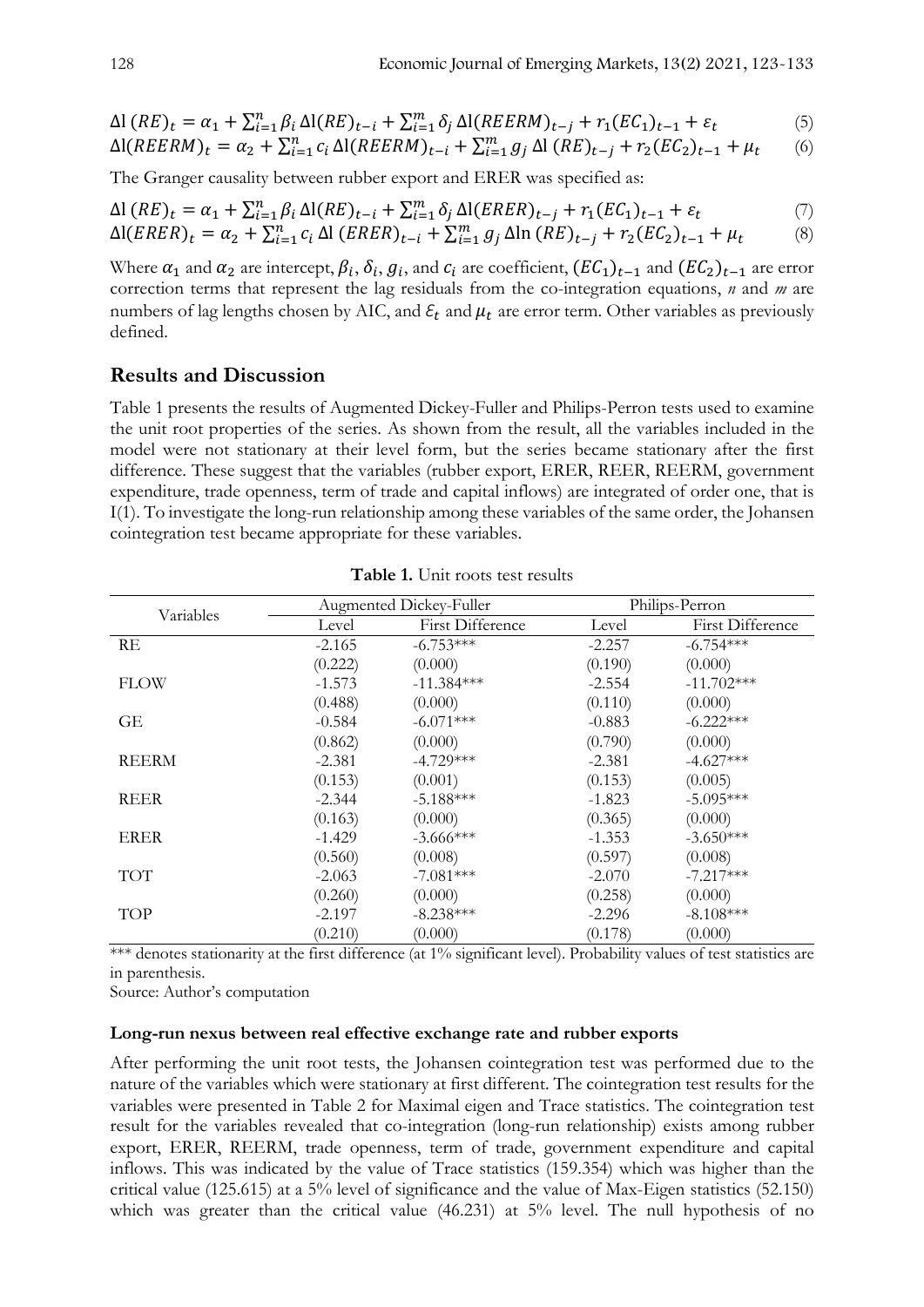cointegration was rejected. These results suggest the estimation of the vector error correction model due to the existence of a long-run relationship among the variables.

| Trace test |            |           | Maximal eigenvalue test |           |         |
|------------|------------|-----------|-------------------------|-----------|---------|
| $H_0$      | H1         | Statistic | 5% C.V.                 | Statistic | 5% C.V. |
| $r = 0$    | $r \geq 1$ | 159.354** | 125.615                 | 52.150**  | 46.231  |
| $r \leq 1$ | $r \geq 2$ | 107.204** | 95.754                  | 36.435    | 40.078  |
| $r \leq 2$ | r > 3      | 70.765    | 69.819                  | 27.748    | 33.877  |
| $r \leq 3$ | r > 4      | 43.017    | 47.856                  | 24.108    | 27.584  |
| $r \leq 4$ | $r \geq 5$ | 18.909    | 29.797                  | 10.537    | 21.132  |
| $r \leq 5$ | $r \geq 6$ | 8.371     | 15.495                  | 8.164     | 14.265  |
| $r \leq 6$ | $r \geq 7$ | 0.207     | 3.841                   | 0.207     | 3.841   |

Table 2. Johansen cointegration result

Source: Author's computation

#### Effect of real effective exchange rate misalignment on rubber export

The empirical estimates of VECM for the causal effect of exchange rate misalignment, ERER, capital inflows, term of trade, trade openness and government expenditure on rubber export were presented in Table 3. As shown from the VECM results, the error correction coefficient (CointEq(- 1)) had a negative sign and was significant at 5% which is a good sign. The VECM results appeared within the expectation and had correct signs. The adjustment term (the adjustment factor of the cointegration equation) was -0.335 and significant which shows that the reversion to long-run equilibrium is at an adjustment speed of 33.5%. This implies that 33.5% of disequilibrium error in the rubber export was corrected within a year and rubber export returns to its equilibrium level in about three years in absence of any other shocks. The R-square of 0.680 implies that 68.02 per cent of the variation in rubber export were explained by ERER, REERM, government expenditure, trade openness, the term of trade and capital inflows. The F-statistic of 5.53 was however statistically significant at 1%, this shows that the model generally has a good fit.

| Error correction                              | Coefficient | Stand. Error | T-Statistic |             |
|-----------------------------------------------|-------------|--------------|-------------|-------------|
| $CointEq(-1)$                                 | $-0.335**$  | 0.122        | $-2.749$    |             |
| <b>LNREERM</b>                                | $-0.020**$  | 0.008        | $-2.552$    |             |
| <b>LNERER</b>                                 | $0.202*$    | 0.117        | 1.725       |             |
| LnFLOW                                        | 0.005       | 0.004        | 1.184       |             |
| <b>LNGE</b>                                   | 0.263       | 0.165        | 1.599       |             |
| LnTOT                                         | $-0.828**$  | 0.369        | $-2.242$    |             |
| LnTOP                                         | $1.138**$   | 0.482        | 2.360       |             |
| C                                             | 0.025       | 0.046        | 0.556       |             |
| R-squared                                     | 0.680       |              |             |             |
| F-statistic                                   | 5.045       |              |             |             |
| Diagnostic Tests                              |             |              |             |             |
| Test                                          |             | F-stat       |             | Probability |
| Breusch-Godfrey Serial Correlation LM Test    | 0.718       |              | 0.888       |             |
| Breusch-Pagan-Godfrey Heteroskedasticity Test | 1.63        |              | 0.41        |             |
| Ramsey RESET Test                             |             | 1.59         |             | 0.31        |

Table 3. Effect of real effective exchange rate misalignment on rubber export

\*\*\* p<0.01, \*\* p<0.05 and \* p<0.1

Source: Author's computation

Real effective exchange rate misalignment had a negative and significant *(P<0.05)* effect on rubber export. This suggests that a 1% increase in REERM decrease rubber export in Nigeria by 2.552%. This implies that misalignments in the exchange rate reduce the volume of rubber export and worsen its performance in Nigeria. Thus, REERM hurt agricultural trade and agricultural transformation in the country. This is because an overvalued exchange rate (Naira) will make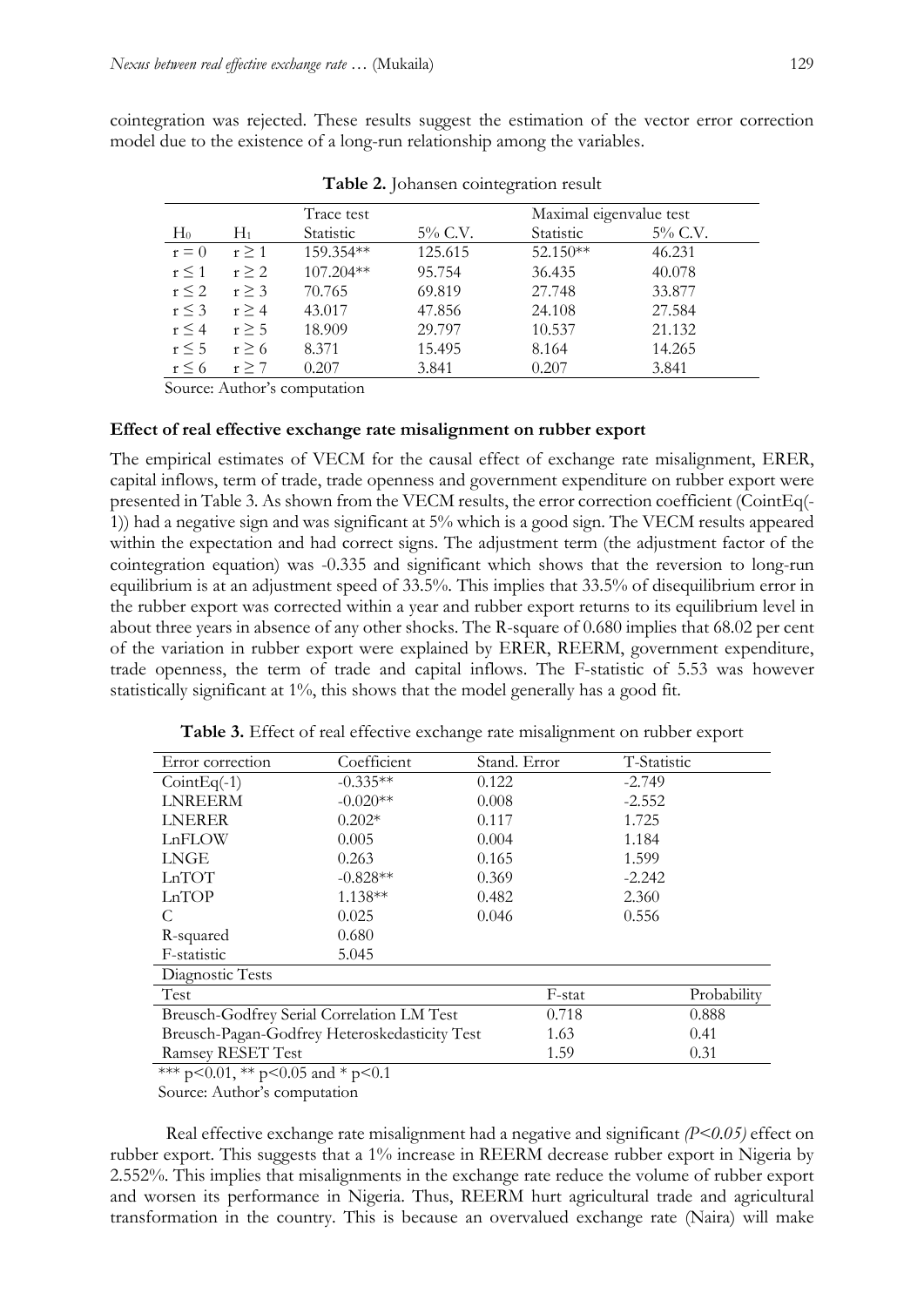rubber export very expensive to other countries. This will thus reduce the international demand for rubber export from the country. On the other hand, although an undervalued exchange rate will increase the demand for rubber from Nigeria in the international market, but a continuous undervalued exchange rate will lower the morale of rubber farmers and exporters as this would reduce their profit and may not even cover their cost of production. These results further imply that for the effective performance of rubber export in Nigeria, a stable exchange rate at its equilibrium value is needed to better the performance of rubber export in the country and other developing countries which were homogenous in nature and export primary produce. This is in line with the findings of Atingi-Ego and Sebudde (2004) who reported that exchange rate misalignments negatively affects non-traditional export in Uganda. A similar result was reported by Jongwanich (2009) that exchange rate misalignments had a negative effect on trade in Asia.

Equilibrium real exchange rate had a positive and significant *(P<0.10)* effect on rubber export. This suggests that ERER increases rubber export volume significantly. This implies that maintaining the exchange rate at its equilibrium value increase the rubber export. This will, therefore, improve the agricultural sector performance in the country. Maintaining the exchange rate around its equilibrium value will make trading of rubber and other exports in Nigeria with other countries effective because the trading partners will pay exactly the monetary value for rubber and the rubber exporters will also get the value for their products.

Term of trade had a negative and significant *(P<0.05)* effect on rubber export. This suggests that a 1% increase in terms of trade will reduce rubber export by 2.2418%. This implies that a high term of trade reduces the performance of rubber export in Nigeria. This is because a high term of trade is usually associated with exchange rate overvaluation which will make rubber export in Nigeria highly expensive to other countries in the international market. A higher price will attract low demand, *ceteris paribus.* This will thus reduce the volume of rubber export in the country and lower the agricultural transformation.

Trade openness had a positive and significant effect *(P<0.05)* on rubber export. This suggests that a 1% increase in trade openness will increase rubber export by 2.360%. This result implies that trade openness with other countries will favour and improve rubber export in Nigeria. An increase in agricultural export will help in diversifying the economy and agricultural transformation agenda in the country. This result is against the findings of Alegwu et al. (2018) who found that trade openness had a negative effect on rubber export in Nigeria.

Regarding the diagnostic test for the model used. The Breusch-Godfrey Serial Correlation LM Test was used to check autocorrelation among the variables. The null hypothesis (Ho) was that there is no serial correlation in the model. The null hypothesis is not rejected as the  $P=0.718>0.01$ is not significant (either at 1, 5 or 10 per cent level). This implies that there is no serial correlation in the model. Heteroskedasticity in the model was tested using the Breusch-Pagan-Godfrey test. The null hypothesis was that the model has a constant variance (Homoskedasticity). The result further showed that  $P=0.41>0.01$  is not significant. Therefore, the null hypothesis of constant variance is not rejected. This implies that the variance of the error term in the model is constant. In testing the model specification error, the regression specification error test (RESET) enunciated by Ramsey was employed. The null hypothesis (Ho) was that the model has no omitted variables. From the result  $(P=0.31>0.01)$  shown in Table 3, the probability is not statistically significant, therefore, the null hypothesis of no omitted variable(s) in the model is not rejected. This result indicates that none of the variables was omitted in the model, the estimated model has corrected functional form and no irrelevant variables were added. This implies that there is no serious error of specification, and the model is well specified.

Table 4 presents the result of the Granger causality test between REERM and rubber exports, and ERER and rubber export in Nigeria. The Granger causality test results revealed a unidirectional causality that runs from the real effective exchange rate misalignment to rubber export. This implies that REERM granger caused rubber export and the past value of REERM can be used to predict or forecast the current value of rubber export. Bidirectional causality exists between equilibrium real exchange rate and rubber export. This implies that the past values of equilibrium real exchange rate can be used to forecast the present value of rubber export and the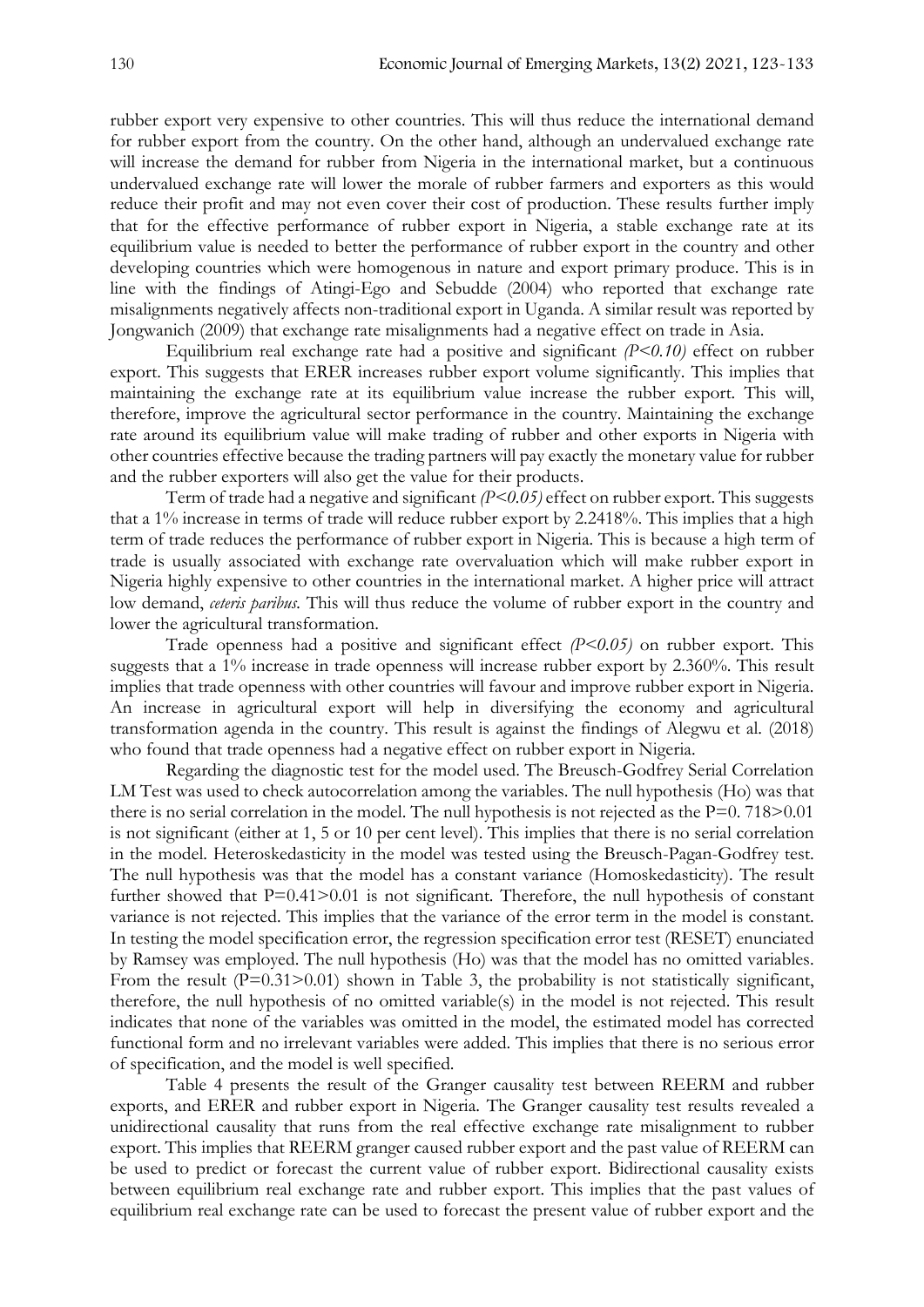past values of rubber export can also be used to forecast the current value of equilibrium real exchange rate.

| Null hypothesis                            | F-Statistics | P-value | Decision |
|--------------------------------------------|--------------|---------|----------|
| REERM does not granger cause rubber export | 5.375        | 0.006   | Reject   |
| Rubber export does not granger cause REERM | 0.741        | 0.483   | Accept   |
| ERER does not granger cause rubber export  | 3.988        | 0.041   | Reject   |
| Rubber export does not granger cause ERER  | 2.588        | 0.084   | Reject   |
| Source: Author's computation               |              |         |          |

Table 4. Granger causality test results

Conclusion

This study explored the nexus between the real effective exchange rate misalignment and rubber export in Nigeria. The effect of maintaining the exchange rate at equilibrium including trade openness, term of trade, government expenditure and capital inflows on rubber export were also examined. The results revealed that there exists a long-run relationship between rubber export and real effective exchange rate. Also, real effective exchange rate misalignment had a negative and significant effect on rubber export. Misalignments in exchange rate worsen and reduce the performance of rubber export in Nigeria thus bad for the trade and agricultural sector in the country. An overvalued exchange rate will make rubber export very expensive to other countries which will result in a reduction in rubber export demand in the international market. On the other hand, a continuous undervalued exchange rate will reduce the morale of rubber farmers and exporters as this would reduce their profit, thus worsen the performance of rubber export and agricultural transformation. This study further revealed that maintaining the exchange rate towards its equilibrium value increase the rubber export thereby improving its performance in Nigeria. Maintaining the exchange rate around its equilibrium value will make trading of rubber in Nigeria with other countries effective. Its effect could also transpose to other sectors of the economy in the county in a bid to improve their performance. Term of trade had a negative effect on rubber export which shows that a high term of trade reduces the performance of rubber export in Nigeria. Trade openness had a positive effect on rubber export. This shows that trade openness with other countries will favour and improve rubber export in Nigeria. It can, therefore, be inferred from this study that real effective exchange rate misalignment is a strong determinant of the volume of rubber export in Nigeria, when the real effective exchange rate is highly misaligned there is a greater probability that rubber export will reduce. This is because REERM will lead to the reduction of export activities, especially by risk-averse exporters. On the other hand, when the exchange rate is at equilibrium, there is a high probability that the rubber export volume will increase.

Therefore, for the effective performance of rubber export and other agricultural export in Nigeria and other developing countries, a stable exchange rate at its equilibrium value is needed to better the performance of rubber export in the country. This would go a long way in transforming agriculture in Nigeria and other African countries and increase the contribution of the agricultural sector, through agricultural export, to the nation's economy. In addition, more trade openness with other countries is very important in transforming agriculture, through export, in Nigeria and other African nations. Improved term of trade is also needed to improve the performance of rubber export in a bid to diversify the economy and transform agriculture in Nigeria.

## Acknowledgment: Not applicable

## References

- Adaramola, A. (2016). The effect of real exchange rate volatility on export volume in Nigeria. *FUTA Journal of Management and Technology*, *1*(2), 1–17.
- Ahmed, Y. A., Rostam, B. N., & Mohammed, B. A. (2020). The effect of the financial crisis on macroeconomic variables in Iraq, Iran, and Turkey. *Economic Journal of Emerging Markets*,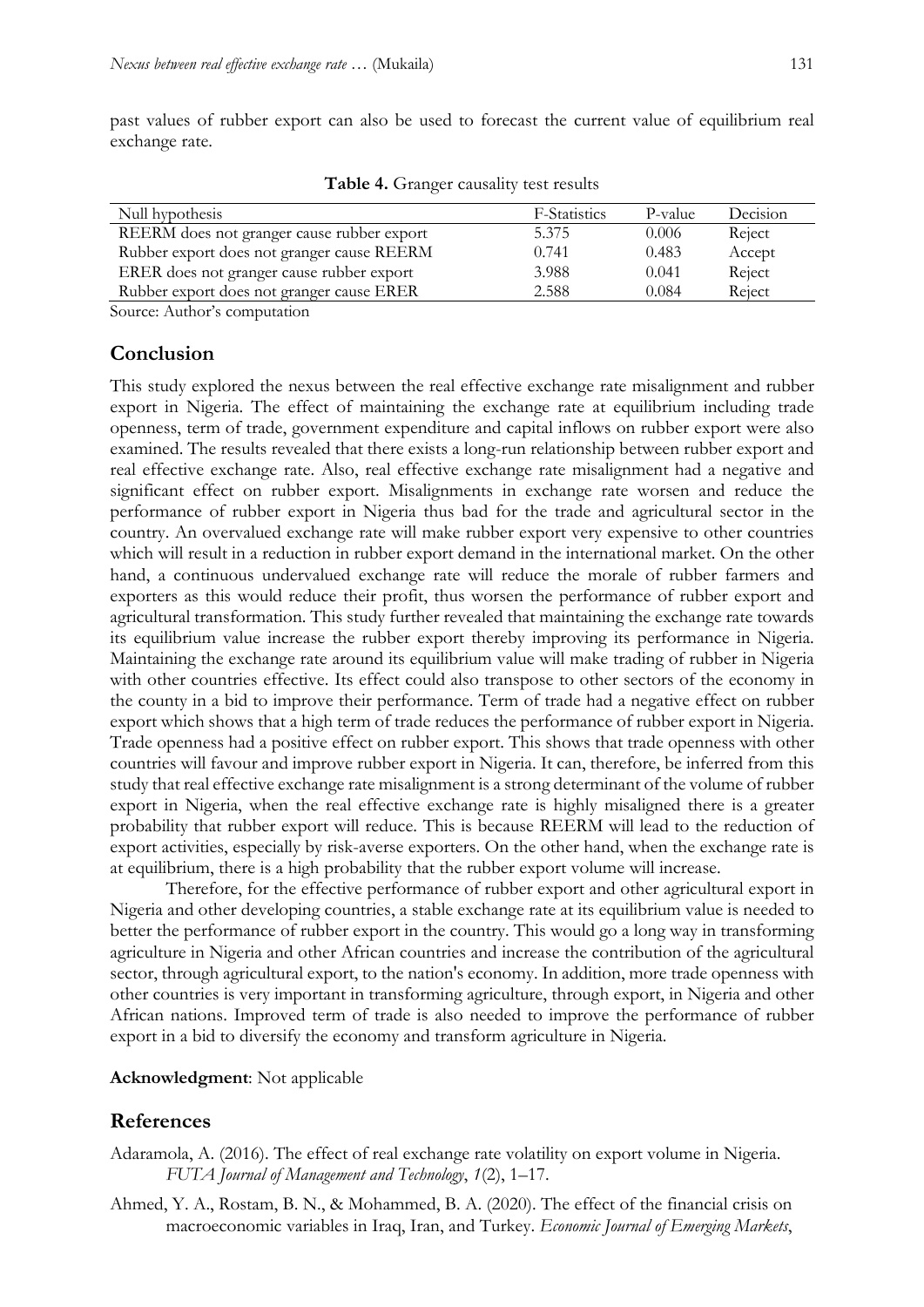*12*(1), 54–66. https://doi.org/10.20885/ejem.vol12.iss1.art5

- Ajao, M. G., & Igbekoyi, O. E. (2013). The determinants of real exchange rate volatility in Nigeria. *Academic Journal of Interdisciplinary Studies*, *2*(1), 459–471. https://doi.org/10.5901/ajis/2013.2n1p459
- Alegwu, F. O., Aye, G. C., & Asogwa, B. C. (2018). Effect of real exchange rate volatility on agricultural products export in Nigeria. *Agris On-Line Papers in Economics and Informatics*, *10*(3), 3–15. https://doi.org/10.7160/aol.2018.100301
- Ali, A. I., Ajibola, O. I., Omotosho, S. B., Adetoba, O. O., & Adeleke, O. A. (2015). Real exchange rate misalignment and economic growth in Nigeria. *CBN Journal of Applied Statistics*, *6*(2), 103–131.
- Amoro, G., & Shen, Y. (2013). The determinants of agricultural export: Cocoa and rubber in cote d'ivoire. *International Journal of Economics and Finance*, *5*(1), 228–233.
- Atingi-Ego, M., & Sebudde, R. (2004). *Uganda's equilibrium real exchange rate and its implications for non-traditional export performance* (AERC Research Paper No. 140). Nairobi.
- Awe, O. O., Akinlana, D. M., Yaya, O. O. S., & Aromolaran, O. (2018). Time series analysis of the behaviour of import and export of agricultural and non-agricultural goods in West Africa: A case study of Nigeria. *Agris On-Line Papers in Economics and Informatics*, *10*(2), 15– 22. https://doi.org/10.7160/aol.2018.100202
- Barbosa, L. O. S., Jayme, F. G., & Missio, F. J. (2018). Determinants of the real exchange rate in the long-run for developing and emerging countries: a theoretical and empirical approach. *International Review of Applied Economics*, *32*(1), 62–83. https://doi.org/10.1080/02692171.2017.1332017
- Edwards, S. (1989). *Real exchange rates, devaluation, and adjustment: Exchange rate policy in developing countries.* Cambridge: MIT press.
- Edwards, Sebastian. (1988). Real and monetary determinants of real exchange rate behavior: Theory and evidence from developing countries. *Journal of Development Economics*, *29*(3), 311–341. https://doi.org/10.1016/0304-3878(88)90048-X
- Elbadawi, I. A., Kaltani, L., & Soto, R. (2012). Aid, real exchange rate misalignment, and economic growth in Sub-Saharan Africa. *World Development*, *40*(4), 681–700. https://doi.org/10.1016/j.worlddev.2011.09.012
- Essien, S. N., Uyaebo, S. O. U., & Omotosho, B. S. (2017). Exchange rate misalignment under different exchange rate regimes in Nigeria. *CBN Journal of Applied Statistics*, *8*(1), 1–21.
- Gan, C., Ward, B., Ting, S. T., & Cohen, D. A. (2013). An empirical analysis of China's equilibrium exchange rate: A co-integration approach. *Journal of Asian Economics*, *29*, 33– 44. https://doi.org/10.1016/j.asieco.2013.08.005
- Gatawa, N. M., & A., M. A. (2017). Impact of exchange rate fluctuations on agricultural exports ( crops ) in Nigeria. *International Journal of Humanities and Social Science Invention*, *6*(3), 65–71.
- Goldfajn, I., & Valdés, R. O. (1999). The Aftermath of Appreciations. *The Quarterly Journal of Economics*, *114*(1), 229–262. https://doi.org/10.1162/003355399555990
- Granger, C. (1969). Investigating causal relations by econometric models and cross-spectral methods. *Econometrica*, *37*(3), 424–438. https://doi.org/10.2307/1912791
- Güzel, A. E., & Akin, C. S. (2021). The role of agricultural productivity in economic growth in middle-income countries: An empirical investigation. *Economic Journal of Emerging Market*, *13*(1), 13–26. https://doi.org/10.20885/ejem.vol13.iss1.art2
- Güzel, A. E., & Arslan, Ü. (2019). On the nexus between exchange rate and income distribution in Turkey: ARDL bound testing analysis. *Economic Journal of Emerging Market*, *11*(1), 1–7.